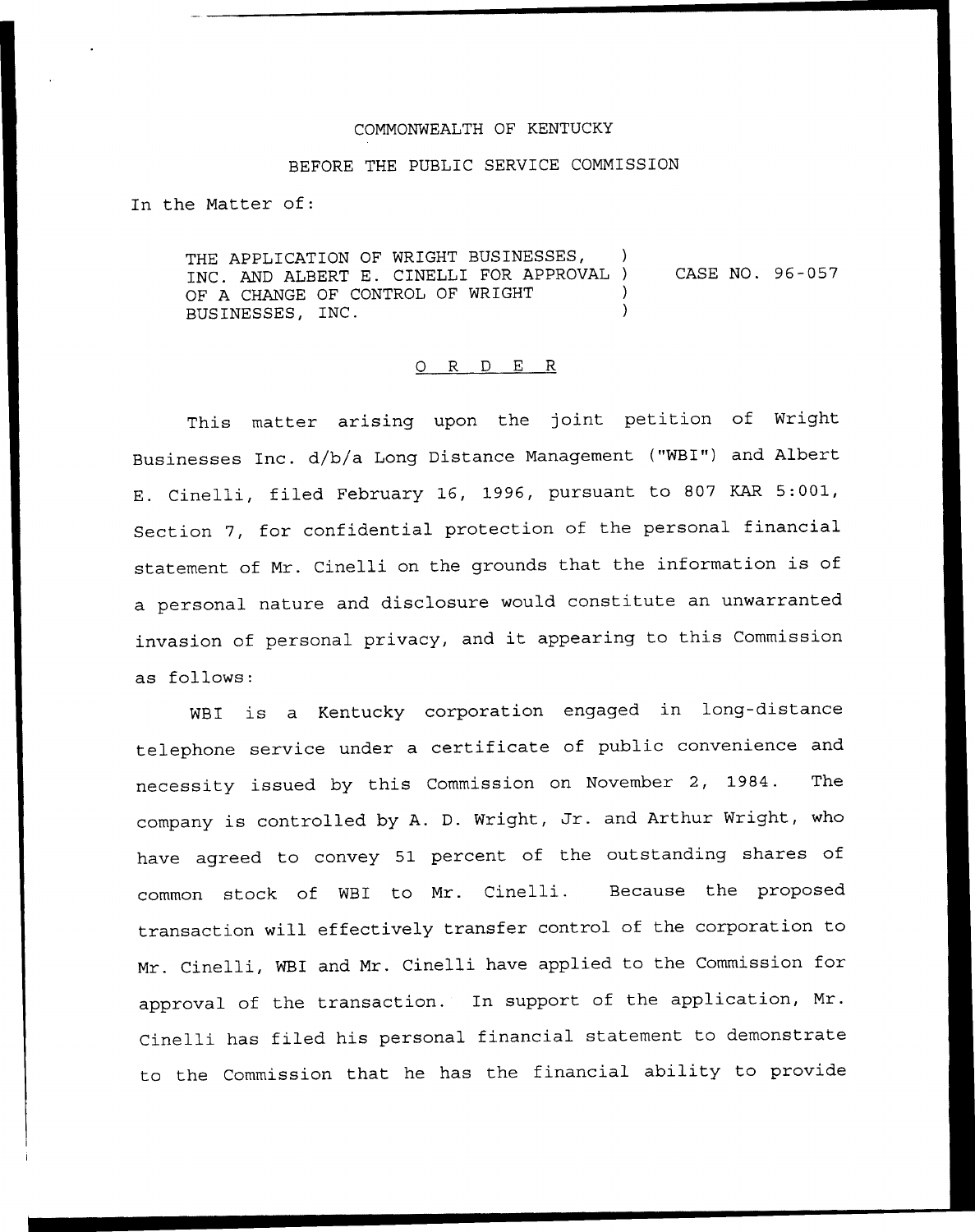reasonable service after he acquires control of the company. By this petition, Mr. Cinelli seeks to protect the financial statement as confidential.

KRS 61.872(1) requires information filed with the Commission to be available for public inspection unless specifically exempted by statute. Exemptions from this requirement are provided in KRS 61.878(1). That section of the statute exempts several categories of information. One category exempted in paragraph (a) is information of a personal nature where the public disclosure thereof would constitute a clearly unwarranted invasion of personal privacy. This provision is intended to protect from public disclosure any information contained in public records that relates to the details of an individual's private life when the individual's privacy interest in the information outweighs the public's interest in the information. Board of Education of Fayette County v. Lexington-Fayette Urban County Human Rights Commission, Ky. App. 625 S.W.2d 109, 111 (1981).

The financial statement sought to be protected reveals Mr. Cinelli's personal financial condition and an economic value of his personal estate. Disclosure of this information would be an invasion of his personal privacy, which is not offset by any interest that the public might have in knowing the information. Therefore, the information should be protected as confidential.

This Commission being otherwise sufficiently advised,

IT IS ORDERED that the financial statement filed in support of the proposed transfer of stock of WBI, which WBI and Mr. Cinelli

 $-2-$